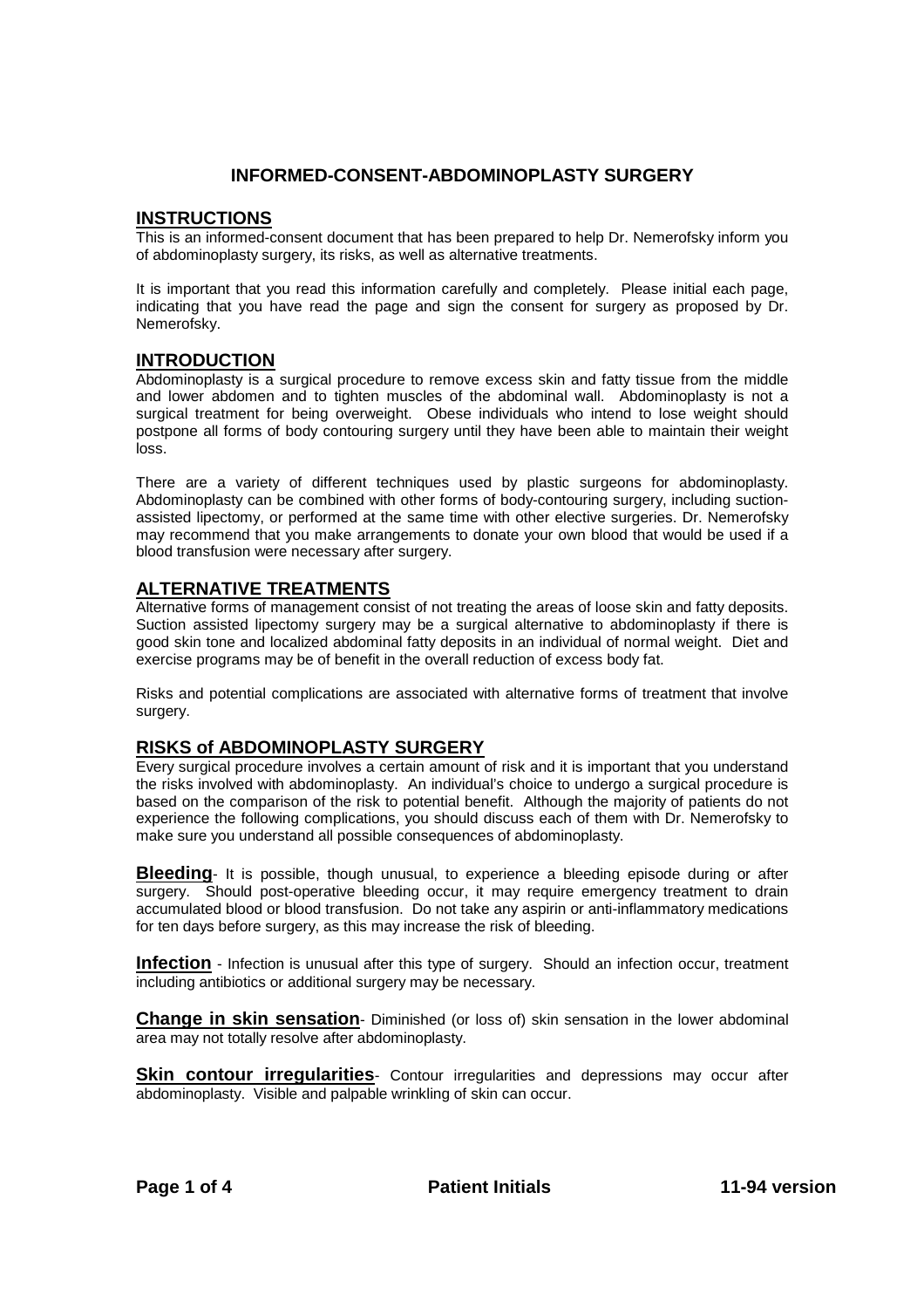# **Risks of Abdominoplasty surgery, continued**

**Skin scarring** - Excessive scarring is uncommon. In rare cases, abnormal scars may result. Scars may be unattractive and of different color than surrounding skin. Additional treatments including surgery may be necessary to treat abnormal scarring.

**Surgical anesthesia**- Both local and general anesthesia involve risk. There is the possibility of complications, injury, and even death from all forms of surgical anesthesia or sedation.

**Asymmetry**- Symmetrical body appearance may not result from abdominoplasty. Factors such as skin tone, fatty deposits, bony prominence, and muscle tone may contribute to normal asymmetry in body features.

**Delayed healing**- Wound disruption or delayed wound healing is possible. Some areas of the abdomen may not heal normally and may take a long time to heal. Some areas of skin may die. This may require frequent dressing changes or further surgery to remove the non-healed tissue.

**Smokers have a greater risk of skin loss and wound healing complications.**

**Allergic reactions**- In rare cases, local allergies to tape, suture material, or topical preparations have been reported. Systemic reactions which are more serious may occur to drugs used during surgery and prescription medicines. Allergic reactions may require additional treatment.

**Pulmonary complications**- Pulmonary complications may occur secondarily to both blood clots (pulmonary emboli) or partial collapse of the lungs after general anesthesia. Should either of these complications occur, you may require hospitalization and additional treatment. Pulmonary emboli can be life-threatening or fatal in some circumstances.

**Seroma**- Fluid accumulations infrequently occur in between the skin and the abdominal wall. Should this problem occur, it may require additional procedures for drainage of fluid.

**Umbilicus**- Malposition, scarring, unacceptable appearance or loss of the umbilicus (navel) may occur.

**Long term effects**- Subsequent alterations in body contour may occur as the result of aging, weight loss or gain, pregnancy, or other circumstances not related to abdominoplasty.

**Pain-** Chronic pain may occur very infrequently from nerves becoming trapped in scar tissue after abdominoplasty.

**Other**- You may be disappointed with the results of surgery. Infrequently, it is necessary to perform additional surgery to improve your results.

#### **ADDITIONAL SURGERY NECESSARY**

Should complications occur, additional surgery or other treatments may be necessary. Even though risks and complications occur infrequently, the risks cited are particularly associated with abdominoplasty. Other complications and risks can occur but are even more uncommon. The practice of medicine and surgery is not an exact science. Although good results are expected, there is no guarantee or warranty expressed or implied, on the results that may be obtained.

**Page 2 of 4 Patient Initials 11-94 version**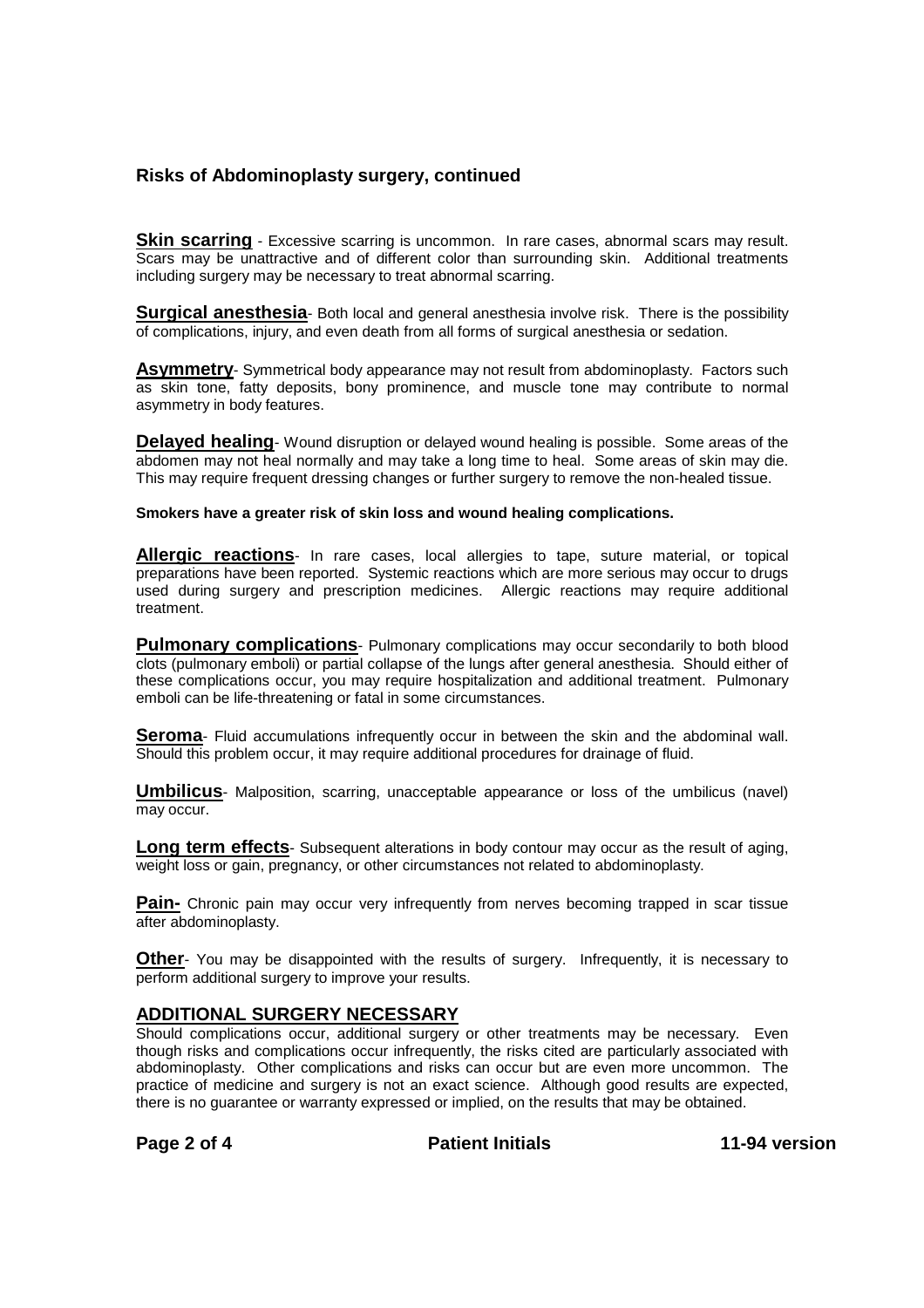# **Risks of Abdominoplasty surgery, continued**

## **HEALTH INSURANCE**

Most health insurance companies exclude coverage for cosmetic surgical operations such as abdominoplasty or any complications that might occur from surgery. Please carefully review your health insurance subscriber-information pamphlet.

## **FINANCIAL RESPONSIBILITIES**

The cost of surgery involves several charges for the services provided. The total includes fees charged by Dr. Nemerofsky, the cost of surgical supplies, anesthesia, laboratory tests, and possible outpatient hospital charges, depending on where the surgery is performed. Depending on whether the cost of surgery is covered by an insurance plan, you will be responsible for necessary co-payments, deductibles, and charges not covered. Additional costs may occur should complications develop from the surgery. Secondary surgery or hospital day-surgery charges involved with revisionary surgery would also be your responsibility.

## **DISCLAIMER**

Informed-consent documents are used to communicate information about the proposed surgical treatment of a disease or condition along with disclosure of risks and alternative forms of treatment(s). The informed-consent process attempts to define principles of risk disclosure that should generally meet the needs of most patients in most circumstances.

However, informed consent documents should not be considered all inclusive in defining other methods of care and risks encountered. Dr. Nemerofsky may provide you with additional or different information which is based on all the facts in your particular case and the state of medical knowledge.

Informed-consent documents are not intended to define or serve as the standard of medical care. Standards of medical care are determined on the basis of all of the facts involved in an individual case and are subject to change as scientific knowledge and technology advance and as practice patterns evolve.

**It is important that you read the above information carefully and have all of your questions answered before signing the consent on the next page.**

Page 3 of 4 **Patient Initials** 11-94 version